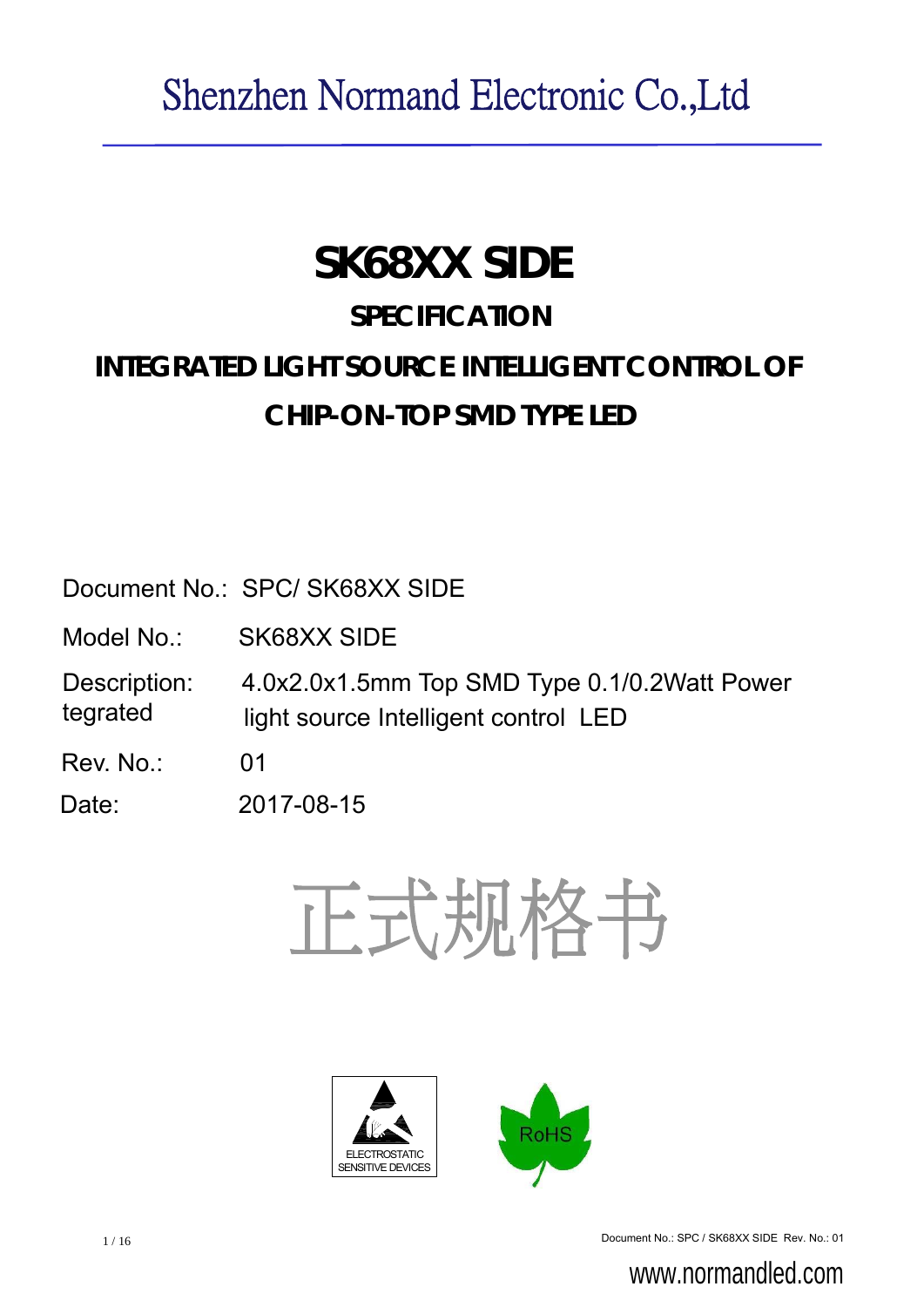### INTEGRATED LIGHT SOURCE INTELLIGENT CONTROL

### OF CHIP-ON-TOP SMD TYPE LED

## **Model: SK68XX SIDE**

### **1. Product Overview :**

**SK68XX SIDE is a smart LED control circuit and light emitting circuit in one controlled LED source, which has the shape of a 4020 LED chip. Each lighting element is a pixel, and the intensities of the pixels are contained within the intelligent digital interface input. The output is driven by patented PWM technology, which effectively guarantees high consistency of the color of the pixels. The control circuit consists of a signal shaping amplification circuit, a built-in constant current circuit, and a high precision RC oscillator.**

**The data protocol being used is unipolar NRZ communication mode. The 24-bit data is transmitted from the controller to DIN of the first element, and if it is accepted it is extracted pixel to pixel. After an internal data latch, the remaining data is passed through the internal amplification circuit and sent out on the DO port to the remaining pixels. The pixel is reset after the end of DIN. Using automatic shaping forwarding technology makes the number of cascaded pixels without signal transmission only limited by signal transmission speed.**

**The LED has a low driving voltage (which allows for environmental protection and energy saving), high brightness, scattering angle, good consistency, low power, and long life. The control circuit is integrated in the LED above.**

### 2. **Main Application Field:**

● **Full color LED string light, LED full color module, LED super hard and soft lights, LED guardrail tube, LED appearance / scene lighting**

● **LED point light, LED pixel screen, LED shaped screen, a variety of electronic products, electrical equipment etc..**

### 3. **Description:**

● **Top SMD internal integrated high quality external control line serial cascade constant current IC;**

● control circuit and the RGB chip in SMD 4020 components, to form a complete control of pixel, color **mixing uniformity and consistency;**

●**built-in data shaping circuit, a pixel signal is received after wave shaping and output waveform distortion will not guarantee a line;**

- ●**The built-in power on reset and reset circuit, the power does not work;**
- ●**gray level adjusting circuit (256 level gray scale adjustable);**
- **red drive special treatment, color balance;**
- **line data transmission;**
- **plastic forward strengthening technology, the transmission distance between two points over 10M;**

●**Using a typical data transmission frequency of 800 Kbps, when the refresh rate of 30 frames per sec**

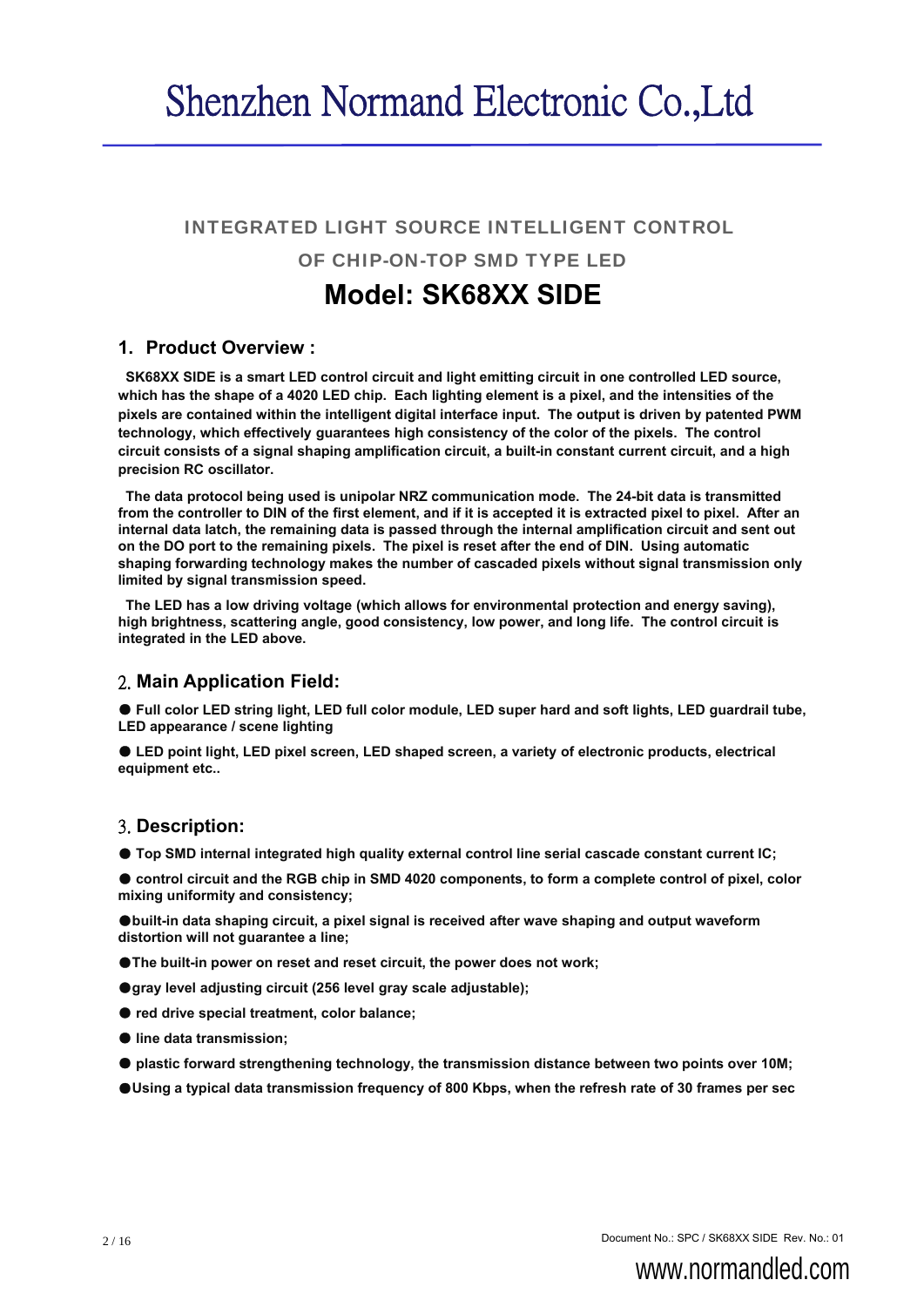### 4. Mechanical Dimensions:







Notes:

- 1. All dimensions are in millimeters.
- 2. Tolerance is ±0.1mm unless otherwise noted

### **5.** PIN configuration



| NO. | <b>Symbol</b> | <b>Function description</b> |  |  |
|-----|---------------|-----------------------------|--|--|
|     | <b>DIN</b>    | Control data signal input   |  |  |
|     | VDD           | Power supply LED            |  |  |
| 3   | <b>DOUT</b>   | Control data signal output  |  |  |
|     | GND           | Ground                      |  |  |

**6.** Product welding plate size



#### Document No.: SPC / SK68XX SIDE Rev. No.: 01 3 / 16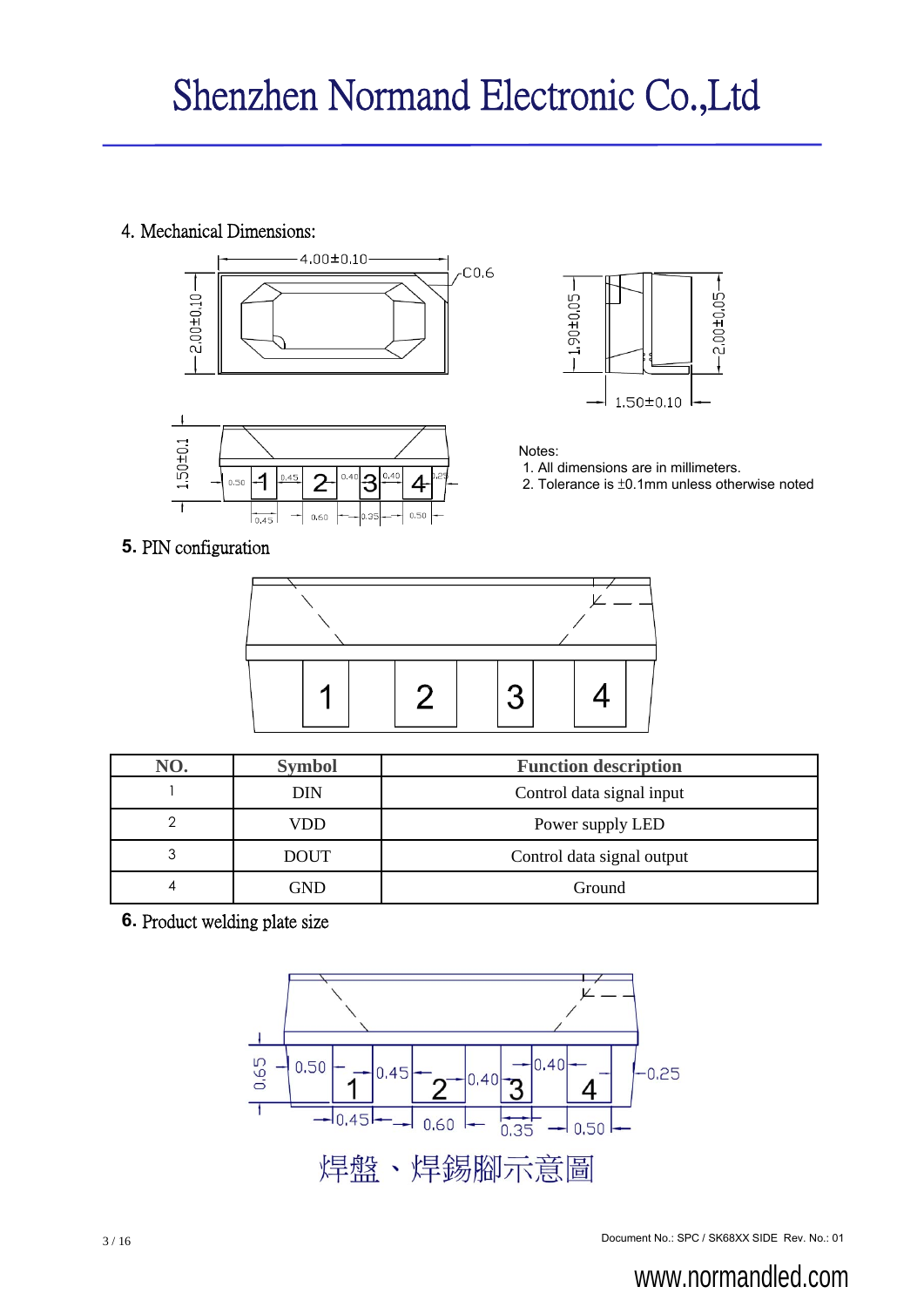**7.** General Information



## SK68XX: The default is RGB chips with IC integration

### **8.** Absolute Maximum Ratings (Ta=25℃,VSS=0V) :

| Parameter            | Symbol                      | Range               | Unit |
|----------------------|-----------------------------|---------------------|------|
| Power supply voltage | <b>VDD</b>                  | $+3.5$ $-$ +5.5     | ν    |
| Logic input voltage  | $V_{IN}$                    | $-0.5 \sim$ VDD+0.5 | V    |
| Working temperature  | Topt                        | $-40$ $-+85$        | ℃    |
| Storage temperature  | Tstg                        | $-50$ $-$ +150      | °C   |
| ESD pressure(HBM)    | $\mathsf{V}_{\mathsf{ESD}}$ | 4K                  | V    |
| ESD pressure(DM)     | $\mathsf{V}_{\mathsf{ESD}}$ | 200                 | V    |

## **9.** Electrical/Optical Characteristics:

|       |                                | SK6805 SIDE<br>5 <sub>m</sub> A |                      | <b>SK6812 SIDE</b><br>12mA     |                    |                             |  |
|-------|--------------------------------|---------------------------------|----------------------|--------------------------------|--------------------|-----------------------------|--|
| Color | Dominate<br>Wavelength(<br>nm) | Luminance(<br>mcd)              | luminous<br>flux(lm) | Dominate<br>Wavelength(<br>nml | Luminance(<br>mcd) | <b>luminous</b><br>flux(lm) |  |
| Red   | 620-630                        | 200-400                         | $0.2 - 0.5$          | 620-630                        | 1000-1500          | $1.0 - 2.0$                 |  |
| Green | 520-535                        | 1000-1500                       | $1.0 - 2.0$          | 515-530                        | 2200-3300          | $3.0 - 4.0$                 |  |
| Blue  | 460-475                        | 50-100                          | $0.2 - 0.5$          | 460-475                        | 400-700            | $0.5 - 1.0$                 |  |

Account No.: SPC / SK68XX SIDE Rev. No.: 01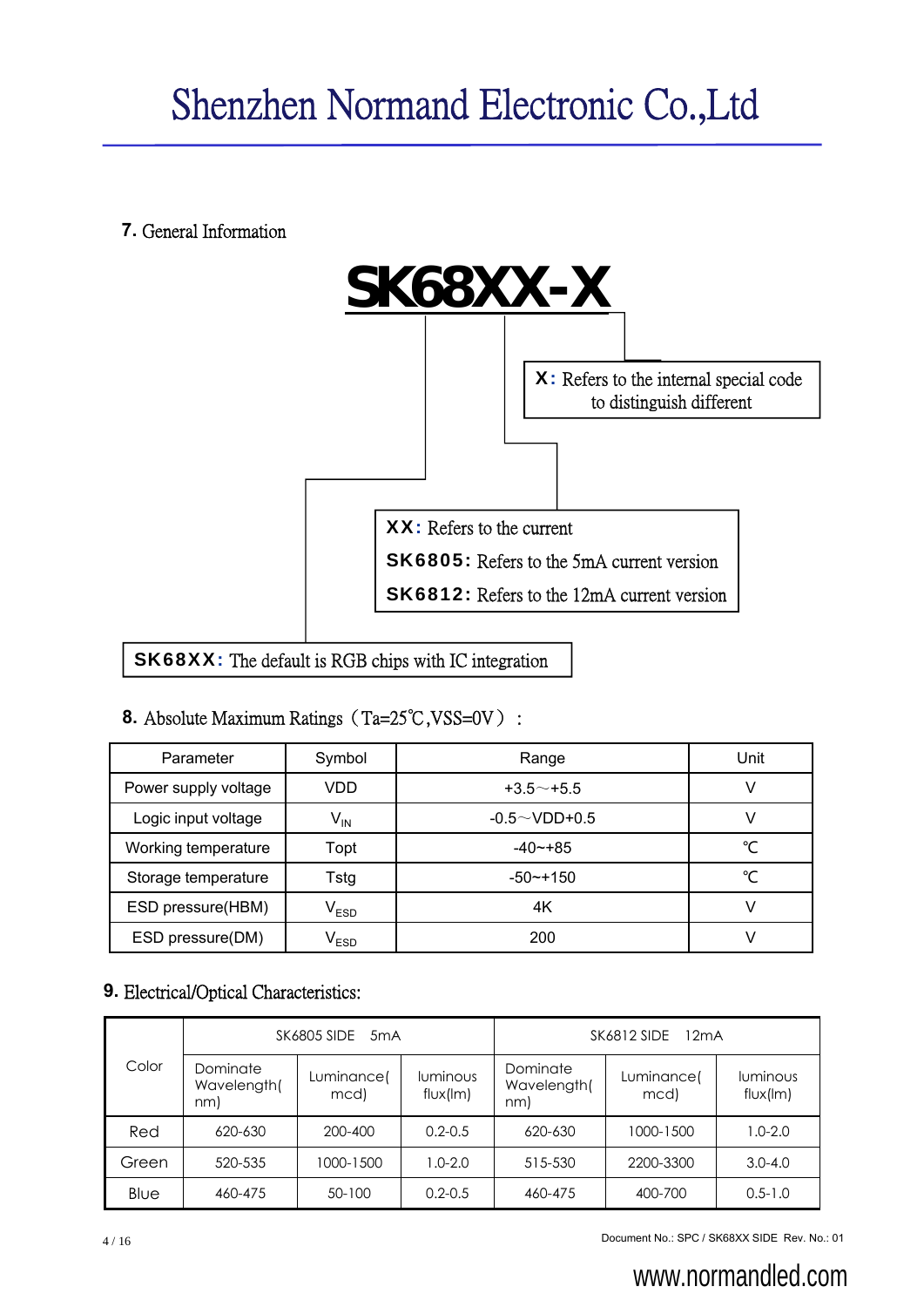| <b>10.</b> The electrical parameters (unless otherwise specified, $TA = -20 \sim +70$ °C, VDD=4.5 $\sim$ 5.5V, |  |
|----------------------------------------------------------------------------------------------------------------|--|
| $VSS=0V$ :                                                                                                     |  |

| Parmeter                    | Symbol      | Min | Typical | Max | Unit           | Test conditions                                     |
|-----------------------------|-------------|-----|---------|-----|----------------|-----------------------------------------------------|
| The chip<br>supply voltage  | <b>VDD</b>  |     | 5.2     |     | $\vee$         |                                                     |
| $R/G/B$ port<br>pressure    | VDS,M<br>AX |     |         | 26  | $\vee$         |                                                     |
| <b>DOUT drive</b>           | <b>IDOH</b> |     | 49      |     | m <sub>A</sub> | DOUT conect ground,<br>the maximum drive<br>current |
| capability                  | <b>IDOL</b> |     | $-50$   |     | m <sub>A</sub> | DOUT conect +, the<br>largest current               |
| The signal                  | VIH         | 3.4 |         |     | $\vee$         |                                                     |
| input flip<br>threshold     | VIL         |     |         | 1.6 | $\vee$         | $VDD=5.0V$                                          |
| The frequency<br>of PWM     | <b>FPWM</b> |     | 1.2     |     | KHZ            |                                                     |
| Static power<br>consumption | <b>IDD</b>  |     | 1       |     | m <sub>A</sub> |                                                     |

### **11.** The dynamic parameters (Ta=25 ℃):

| Parameter                         | Symbol      | Min | Typical | Max | Unit | Test conditions                   |
|-----------------------------------|-------------|-----|---------|-----|------|-----------------------------------|
| The speed of data<br>transmission | <b>fDIN</b> |     | 800     |     | KHZ  | The duty ratio of 67%<br>(data 1) |
| <b>DOUT</b> transmission          | <b>TPLH</b> |     |         | 500 | ns   | <b>DIN→DOUT</b>                   |
| delay                             | <b>TPHL</b> |     |         | 500 | ns   |                                   |
| <b>IOUT Rise/Drop</b>             | Tr          |     | 100     |     | ns   | $VDS=1.5$                         |
| Time                              | Τf          |     | 100     |     | ns   | IOUT=13mA                         |



Document No.: SPC / SK68XX SIDE Rev. No.: 01 5 / 16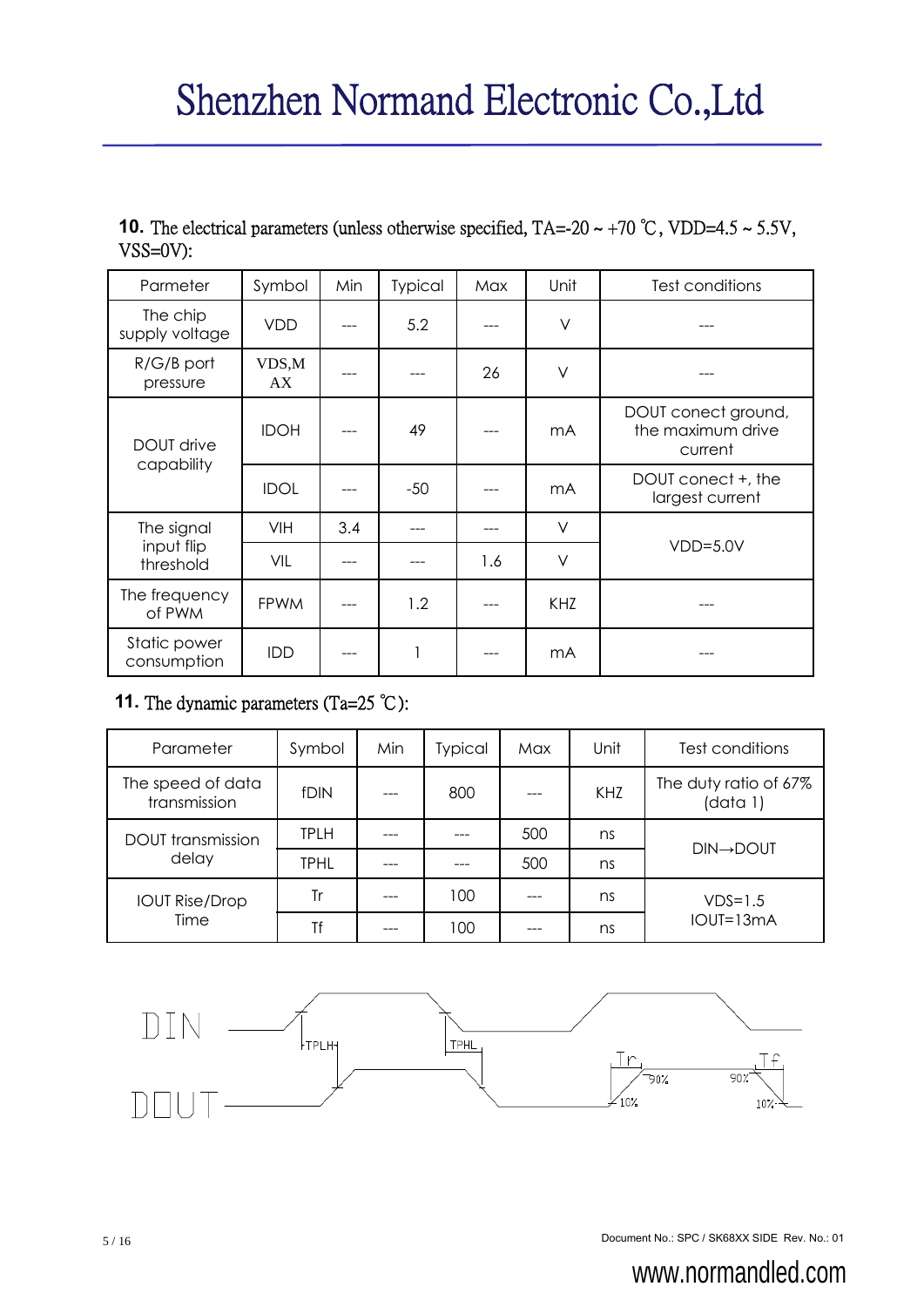| TOH  | 0 code, high level time    | 0.3 <sub>µs</sub> | $\pm$ 0.15 $\mu$ s |
|------|----------------------------|-------------------|--------------------|
| TOL  | 0 code, low level time     | 0.9 <sub>µs</sub> | $\pm$ 0.15 $\mu$ s |
| T1H  | 1 code, high level time    | $0.9\mu s$        | $\pm$ 0.15 $\mu$ s |
| TIL  | 1 code, low level time     | 0.3 <sub>µs</sub> | $\pm$ 0.15 $\mu$ s |
| Trst | Reset code, low level time | 80 <sub>µs</sub>  |                    |

### **12.** The data transmission time (TH+TL=1.25µs±600ns):

### **13.** Timing waveform:



### **14.** The method of data transmission:

|    |                        |               |              | reset code<br>$>=80us$ |                        |               | reset code   |  |
|----|------------------------|---------------|--------------|------------------------|------------------------|---------------|--------------|--|
|    | -Data refresh cycle 1- |               |              |                        | -Data refresh cycle 2- |               |              |  |
| D1 | first 24 bit           | second 24 blt | third 24 bit |                        | first 24 bit           | second 24 blt | third 24 bit |  |
|    |                        |               |              |                        |                        |               |              |  |
| D2 |                        | second 24 blt | third 24 bit |                        |                        | second 24 blt | third 24 bit |  |
|    |                        |               |              |                        |                        |               |              |  |
| DЗ |                        |               | third 24 bit |                        |                        |               | third 24 bit |  |
|    |                        |               |              |                        |                        |               |              |  |
| D4 |                        |               |              |                        |                        |               |              |  |

Note: the D1 sends data for MCU, D2, D3, D4 for data forwarding automatic shaping cascade circuit.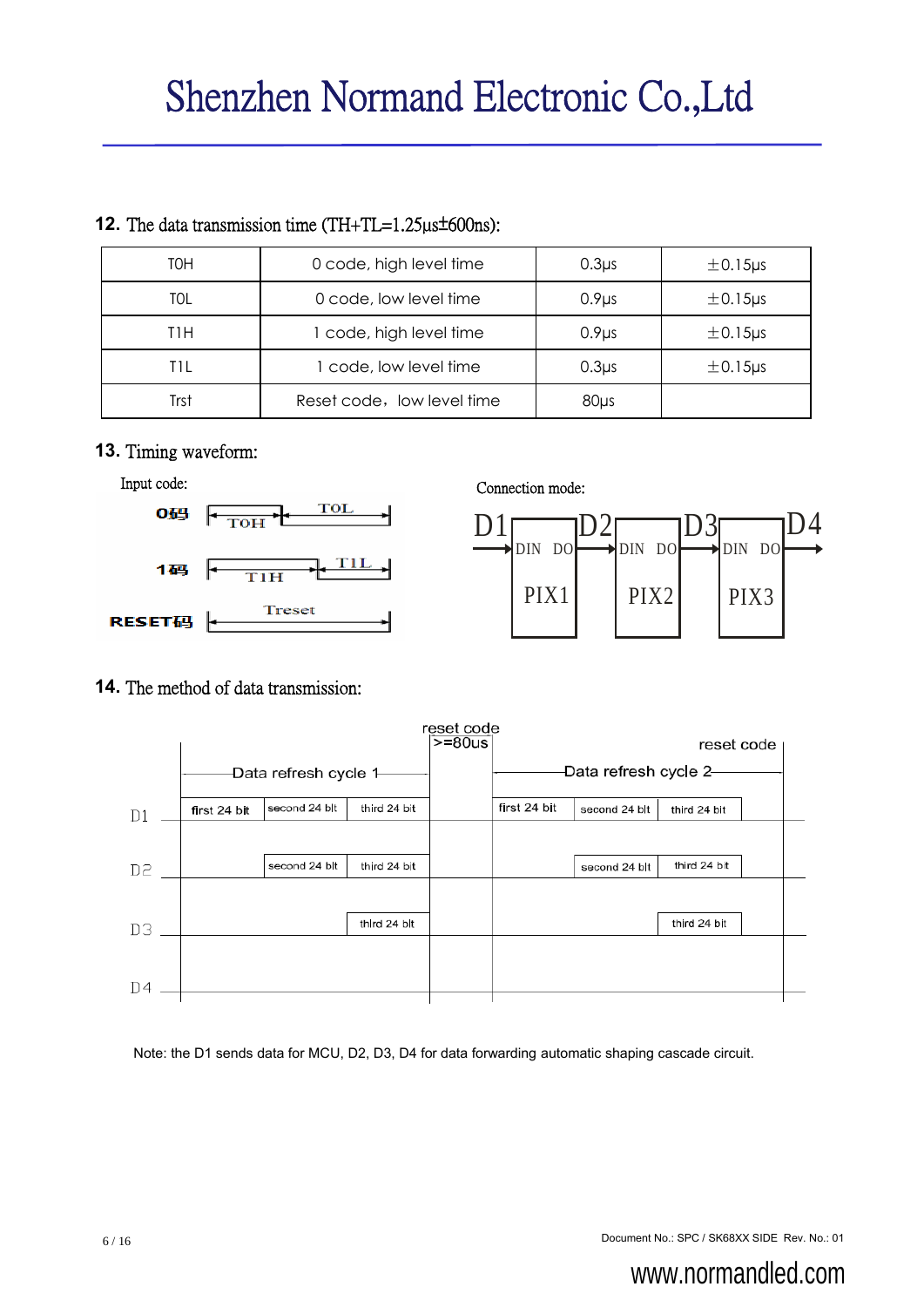### **15.** The data structure of 24bit:

| G7   G6   G5   G4   G3   G2   G1   G0 <mark>  R7   R6   R5   R4  </mark> |  |  |  |  |  |
|--------------------------------------------------------------------------|--|--|--|--|--|
| R3   R2   R1   R0   B7   B6   B5   B4   B3   B2   B1   B0                |  |  |  |  |  |

Note: high starting, in order to send data (G7 - G6 - ...... ..B0)

### **16.** The typical application circuit:



Product signal input and output must be connected in series Protection resistor R1, R1 depends on the size of the cascade lamp beads, the greater the number of cascade, the smaller R1, the general recommended value between 200-2KΩ, usually recommended Worth about 500 Ω euros;

Document No.: SPC / SK68XX SIDE Rev. No.: 01 7 / 16

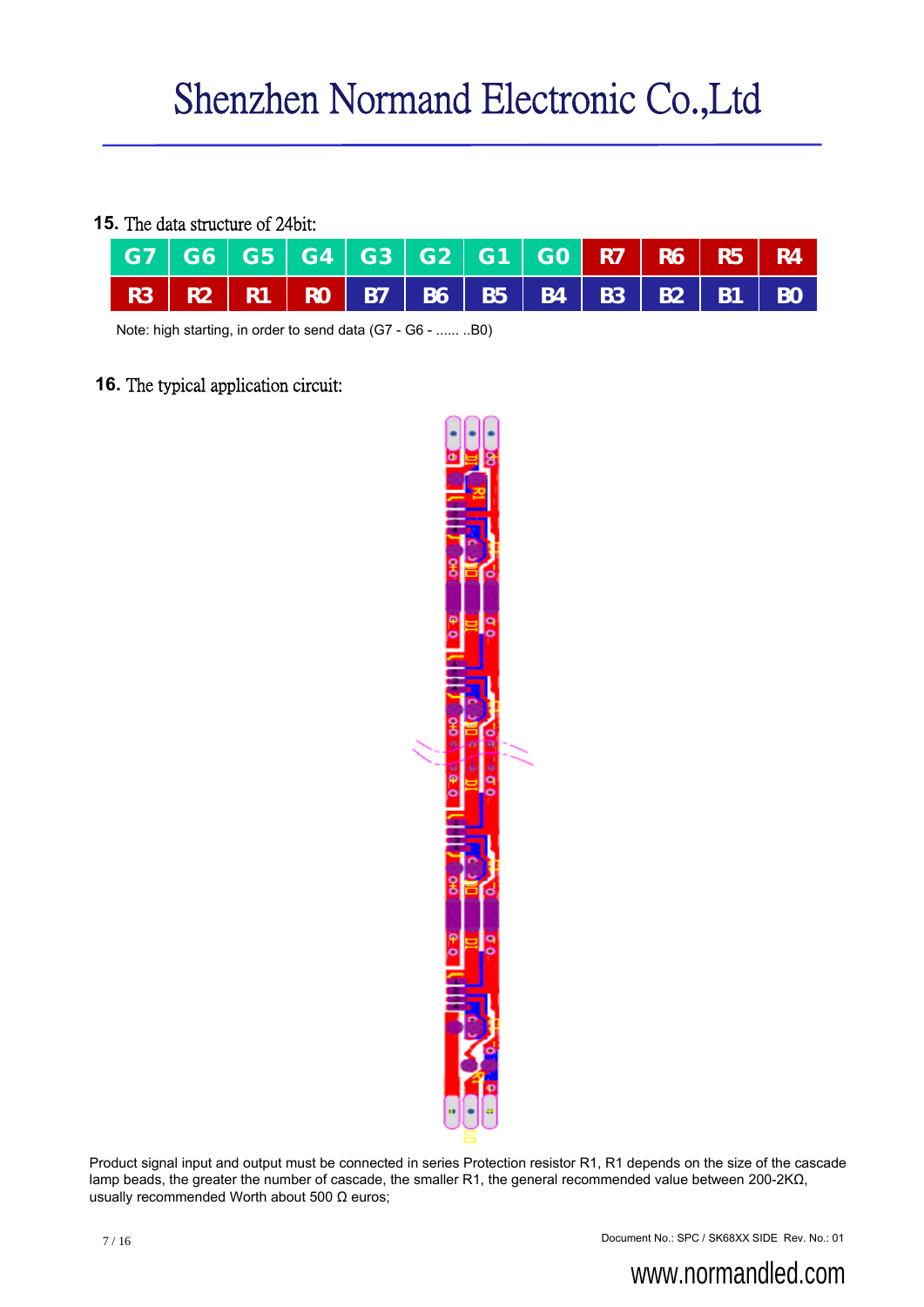### 16. Standard LED Performance Graph:



Thermal Pad Temperature vs. Relative Light Output









8 / 16 Document No.: SPC / SK68XX SIDE Rev. No.: 01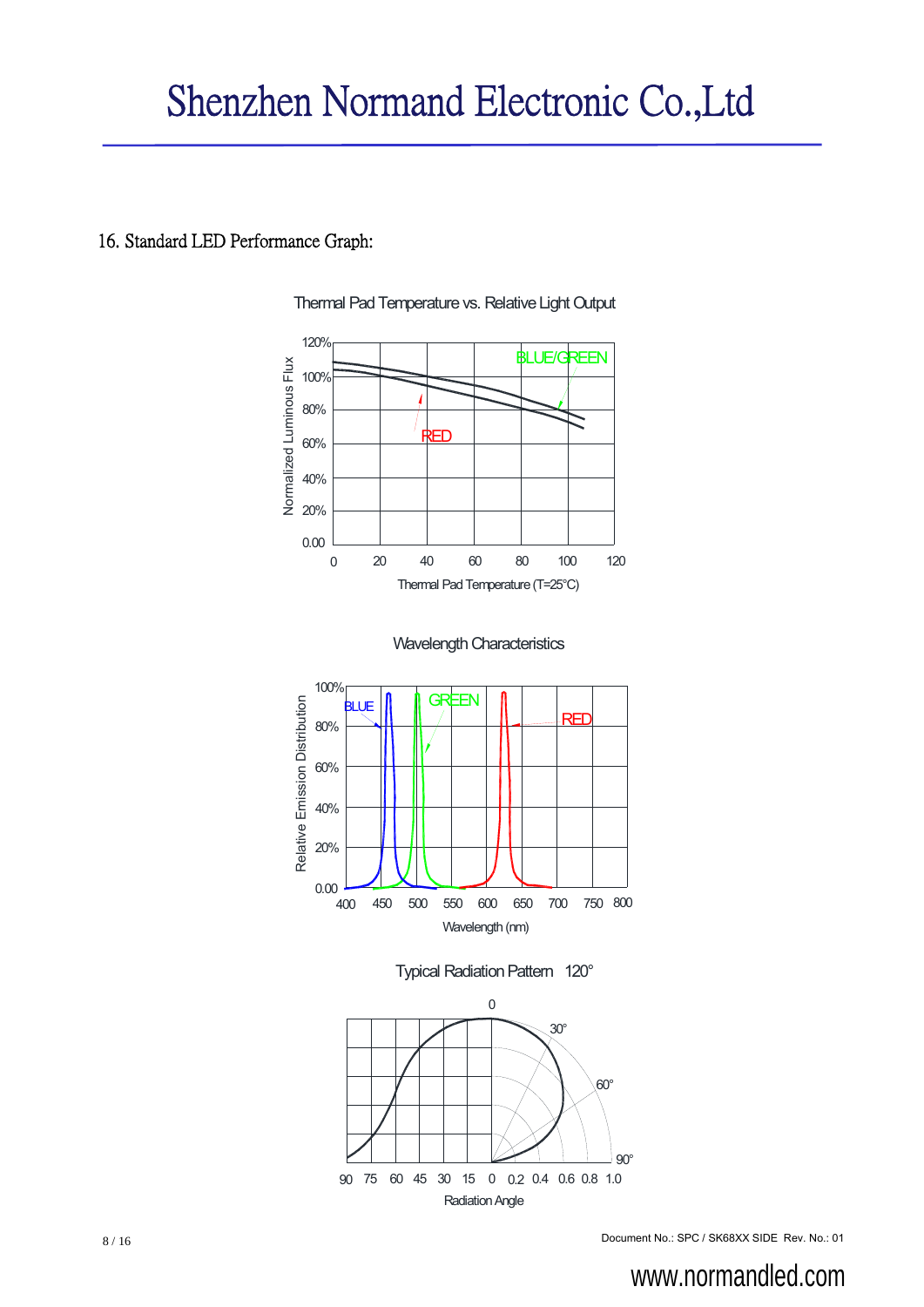### 17. Packaging Standard:



The reel pack is applied in SMD LED. The LEDs are packed in cardboard boxes after packaging in normal or antielectrostatic bags. cardboard boxes will be used to protect the LEDs from mechanical shocks during transportation. The boxes are not water resistant and therefore must be kept away from water and moisture.

Document No.: SPC / SK68XX SIDE Rev. No.: 01 9 / 16

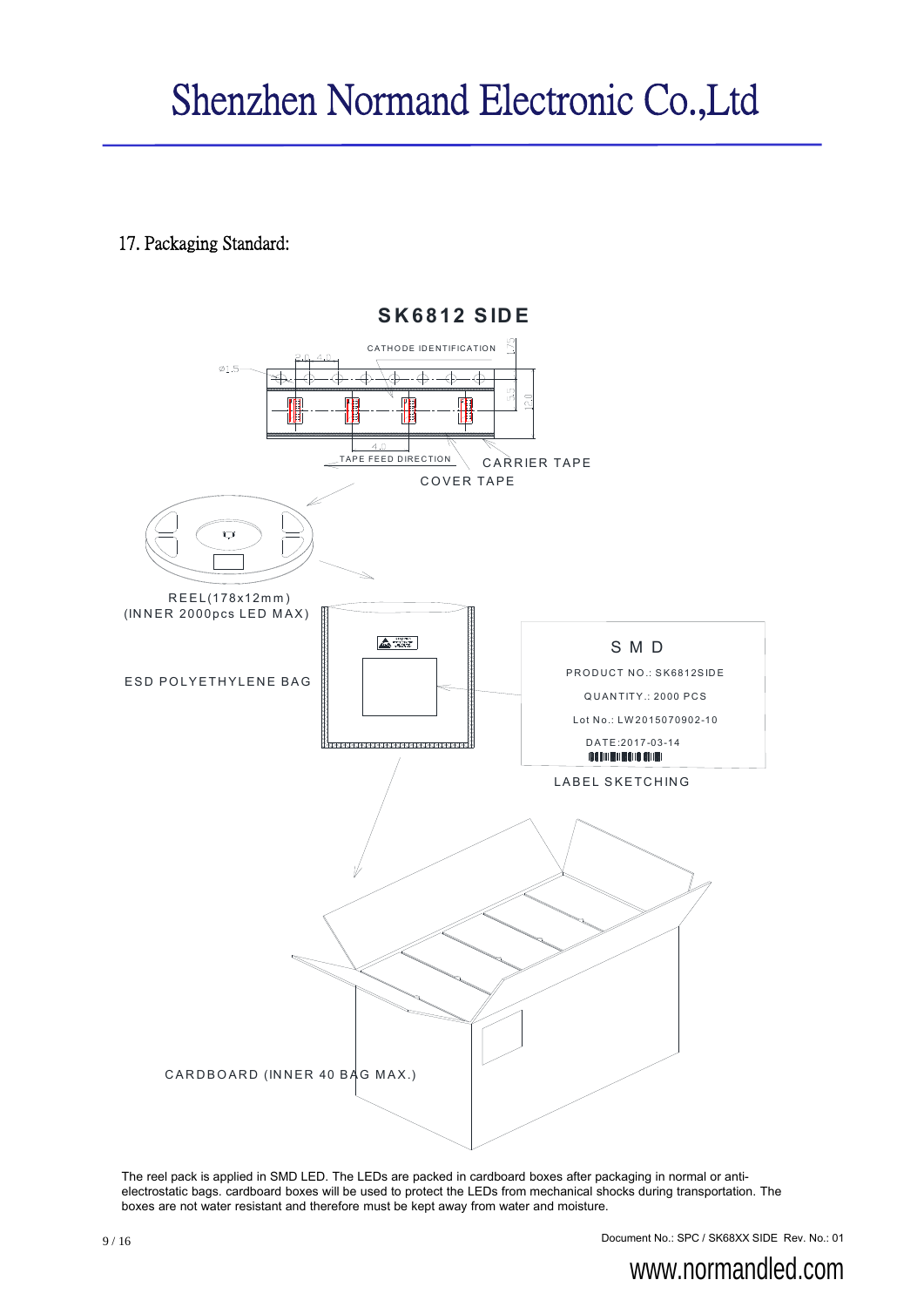# **TOP SMD LED Application Notes**

### 1. Features

The Purposes of making Normand's customers and user<sub>s</sub> to have a clear understanding on the ways how to

**use the LED**.

### 2. Description

**Generally. The LED can be used the same way as other general purposed semiconductors. When using Normand's TOP SMD LED, the following precautions must be taken to protect the LED.**

#### 3. Cautions

#### 3.1. Dust & Cleaning

- **This emitter has a silicone surface, There are many benefits to the silicone surface in terms of optical properties and improved reliability. However, silicone is a softer material and prone to attract dust. While a minimal amount of dust and debris on the LED will not cause significant reduction in illumination, steps should be taken to keep the emitter free of dust.**
- **These include keeping the LEDs in the manufacturer's package prior to assembly and storing assemblies in an enclosed area after installing the emitters.**
- **Surface condition of this device may change when organic solvents such as trichloroethylene or acetone were applied.**
- **Avoid using organic solvent, it is recommended that isopropyl be used as a solvent for cleaning the LEDs. When using other solvents, it should be confirmed beforehand whether the solvents will dissolve the package and the resin of not.**
- **Do not clean the LEDs by the ultrasonic. When it is absolutely necessary, the influence as ultrasonic cleaning on the LEDs depends on factors such as ultrasonic power. Baking time and assembled condition. Before cleaning, a pre-test should be done to confirm whether any damage to the LEDs will occur.**

### 3.2. Shipment and storage

- **TOP SMD LED is a humidity sensor, the LED packaging in the aluminum bag is to avoid the LED in the transport and storage of moisture absorption, in the bag with a desiccant to absorb the moisture inside the bag. If the LED absorbs water vapor, then in the LED over reflow, in the high temperature state, into which the rapid expansion of gas vaporization and produce a greater internal stress, so that the material crack, layered or damaged bonding wire , Resulting in product failure.**
- **TOP SMD LED with a moisture-proof anti-static aluminum foil bag packaging, handling should avoid the process of squeezing, piercing the case of bags, and do the necessary anti-static protective measures; promise products on the line before the leak or broken, Please stop the use of direct use of the product; , Resulting in product failure;**
- **Such as before the material has been found to prevent moisture-proof aluminum foil bags have been opened, damaged, perforated can be returned to the original re-dehumidification, must not be on-line use;**

**The humidity level of this product is LEVEL5a.**

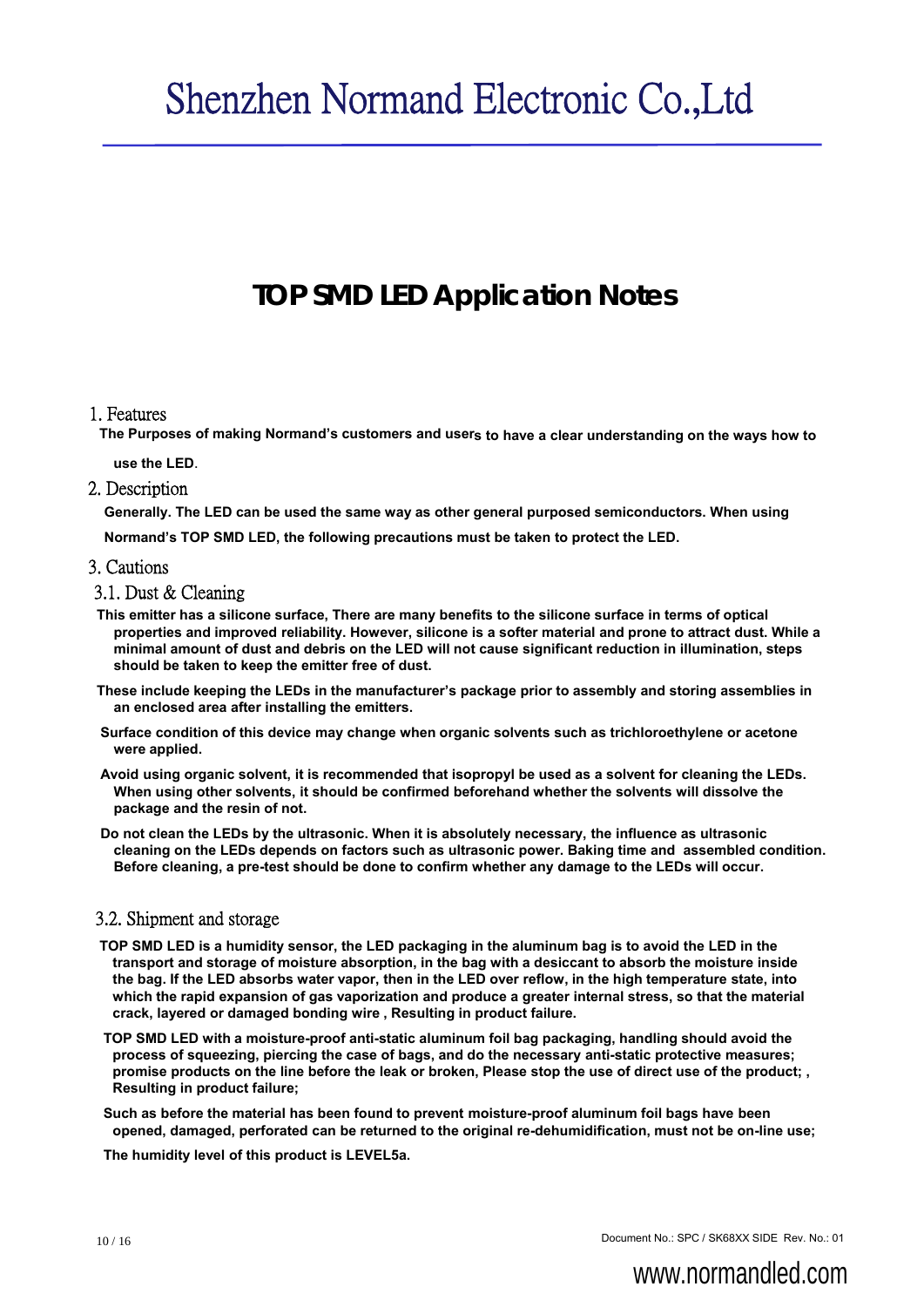|                       | Workshop lifespan after open the packaging |               |  |  |
|-----------------------|--------------------------------------------|---------------|--|--|
| <b>Moisture proof</b> | <b>Time</b>                                | condition     |  |  |
| <b>LEVEL1</b>         | unlimited                                  | ≤30°C/85 % RH |  |  |
| <b>LEVEL2</b>         | 1 year                                     | ≤30°C/60 % RH |  |  |
| LEVEL2a               | Weeks<br>$\overline{\mathbf{4}}$           | ≤30°C/60 % RH |  |  |
| LEVEL3                | 168 Hours                                  | ≤30°C/60 % RH |  |  |
| <b>LEVEL4</b>         | 72 Hours                                   | ≤30°C/60 % RH |  |  |
| <b>LEVEL5</b>         | 48 Hours                                   | ≤30°C/60 % RH |  |  |
| LEVEL5a               | 24 Hours                                   | ≤30°C/60 % RH |  |  |
| <b>LEVEL6</b>         | Take off and use immediately               | ≤30℃/60 % RH  |  |  |

### Chart 1:Definition of material's MSL prescribed by IPC/JEDECJ-STD-020

### 3.3. Storage before unsealing

In order to avoid the moisture barrier caused by the reliability of the failure problem, need to do LED products SMT prestorage and moisture-proof measures;

If the moisture-proof bag is not open, the TOP SMD element will be stored for less than 2 months at <30 ° C / 60% RH; (Note: The label date is the same and the packing is not leaked. Discoloration under the premise of use; for different moisture-proof grade materials or packaging to save the time there is a certain difference, the specific preservation time to the specification book or packaging tips prevail); recommended in the unassembled do not open the moisture before the bag;

### 3.4. Control after the packing bag is opened

After opening the moisture-proof bag, please read the moisture-proof bag inside the humidity indicator card in the moisture-proof beads into pink to confirm moisture in the moisture bag is too much, according to the color of the ball to determine whether the bag material on-line operation; And the material after opening the package should be strictly controlled in the table 1 as specified by the maximum temperature and humidity and operating time allowed, as long as the material exposed in the environment described in Table 1, the need to accumulate its use in the workshop time. Open the bag and paste the material on the PCB board, should be completed within 0.5H welding work, do not recommend the material attached to the PCB, a long time stay in the workshop does not carry out SMT work; Caused by adverse water within the lead;

### 3.5. Definition of humidity card

Open the package after the TOP SMD LED bag inside the humidity card color instructions are as follows:

- A. If the moisture card 10% of the moisture-proof beads into pink, other files for the blue, this situation, LED can be used directly;
- B. If the humidity card moisture-proof beads 10%, 20% at all become pink, in fact, the file is blue, this situation, the need for low-temperature components dehumidification;
- C. If the humidity card moisture-proof beads 10%, 20%, 30% more than three are turned pink, in this case, the customer needs to return the material to our company for high humidity dehumidification, re-packaging before use;

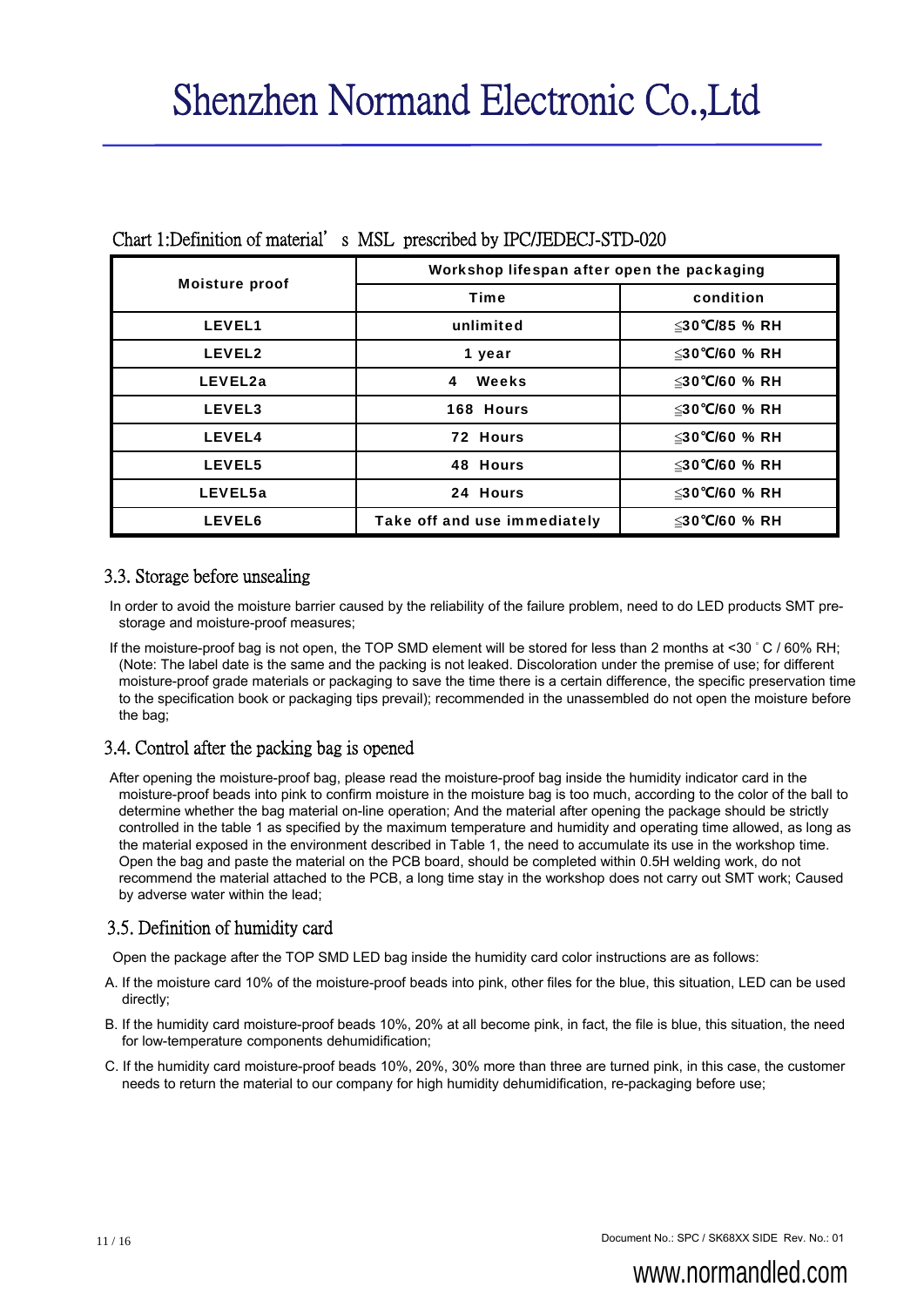

Humidity indicator tums pink in 10% 20% 30%

### 3.6. Unwanted material moisture-proof storage and moisture-proof control of finished material

If a roll of SMDs is not used at once and the plant temperature and humidity are within the defined conditions (<30 ° C / 60% RH), the exposure time of the element in the air does not exceed 2H, the remaining material should be carried out together with the desiccant Vacuum sealed, otherwise, the material must be low-wet baking dehumidification; dehumidified material can be re-packaged to re-start the calculation time;

Perform moisture control on SMDs components that have been assembled

- A. After the components have been assembled to the PCB board no longer need to go through the high temperature process or reflow process, it will not be special treatment;
- B. Do not need to do the necessary dehumidification work before making the appropriate protection process, bake in 70 ° $C \pm 5$  °C oven baking for less than 12 hours, To remove the product in the detection and aging process exposed to moisture in the air to avoid the product in the protective treatment, the package in the material surface of the moisture will slowly invade the product, will cause product failure;
- C. For products that require secondary SMT process or high temperature, they should be subjected to the necessary moisture treatment before secondary welding, after exposure to (<30 ° C / 60% RH), The maximum length of not more than 2H, Connaught second high temperature process separated by a long time, then a welding material must be necessary dehumidification work (70 ℃ ± 5 ℃ oven baking no less than 12 hours), and then pumping Vacuum storage; or the first product stored in the oven or with a desiccant container, the second high-temperature process before doing dehumidification work (70 °C  $\pm$  5 °C in the oven baking no less than 12 hours), To ensure that products in the high temperature before the process is not damp;

Low-temperature baking conditions:  $70\degree C \pm 5\degree C$  baking not less than 12 hours high temperature baking conditions: 130  $^{\circ}$  C  $\pm$  5  $^{\circ}$  C baking not less than 6 hours (lamp beads must be split into particles)

Document No.: SPC / SK68XX SIDE Rev. No.: 01

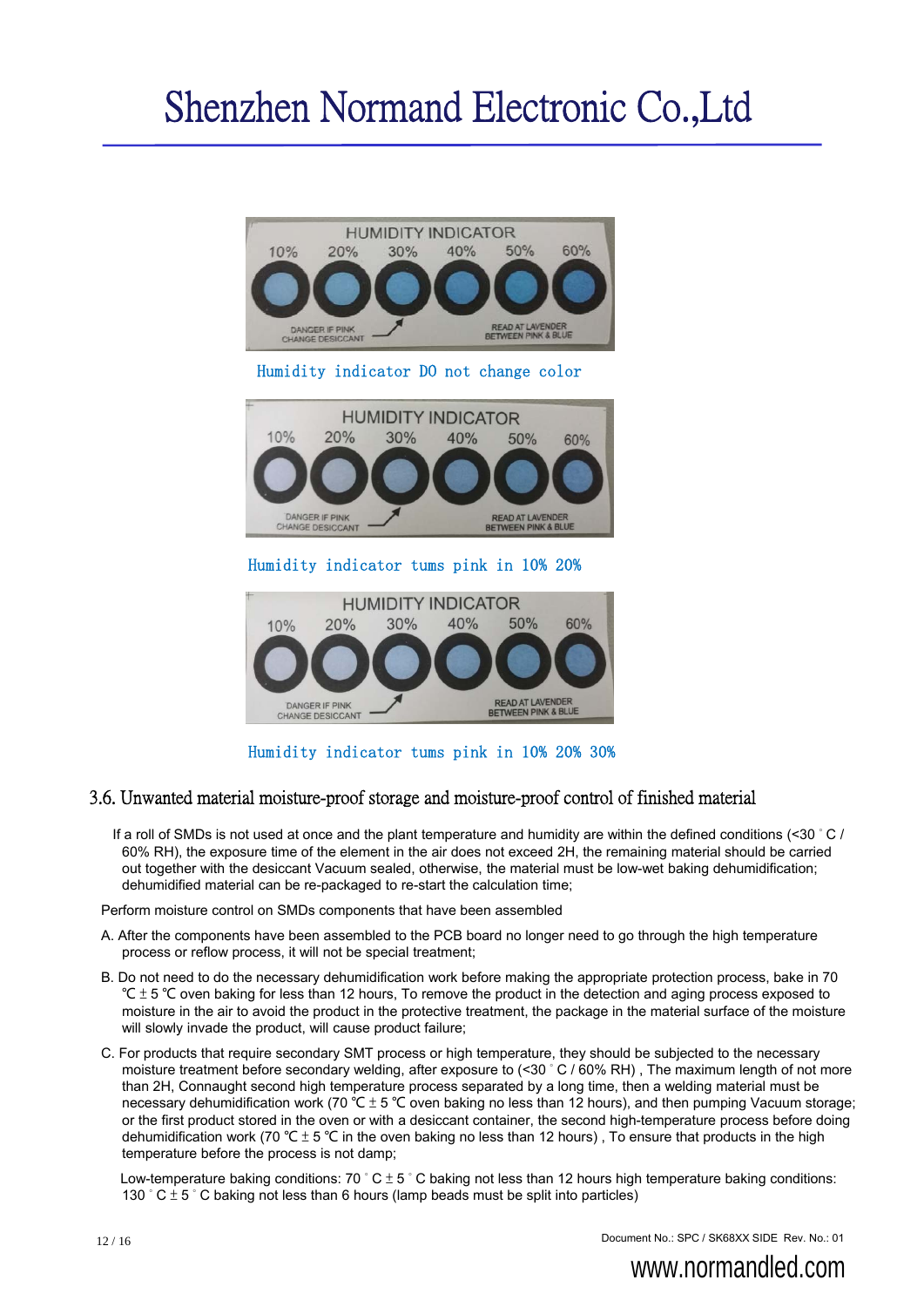### 3.7. Reflow Soldering Characteristics

In testing, Normand has found S50 LEDsto be compatible with JEDEC J-STD-020C,using the parameters listed below. As a general guideline Normand recommends that users follow the recommended soldering profile provided by the manufacturer of solder paste used.

Note that this general guideline is offered as a starting point and may require adjustment for certain PCB designs and

Configurations of reflow soldering equipment.



|  | ım | c |
|--|----|---|

| <b>Profile Feature</b>                                       | Lead-Based Solder         | Lead-Free Solder          |
|--------------------------------------------------------------|---------------------------|---------------------------|
| Average Ramp-Up Rate (Ts $_{\text{max}}$ to Tp)              | 3°C/second max.           | 3°C/second max.           |
| Preheat: Temperature Min (Ts $_{\text{min}}$ )               | $100^{\circ}$ C           | $150^{\circ}$ C           |
| Preheat: Temperature Min (Ts $_{\text{max}}$ )               | $150^{\circ}$ C           | $200^{\circ}C$            |
| Preheat: Time (ts $_{min to}$ ts $_{max}$ )                  | 60-120 seconds            | 60-180 seconds            |
| Time Maintained Above: Temperature (T <sub>1</sub> )         | 183 °C                    | 217 °C                    |
| Time Maintained Above: Time (t,)                             | $60-150$ seconds          | 60-150 seconds            |
| Peak/Classification Temperature $(Tp)$                       | 215 $°C$                  | 240 °C                    |
| Time Within 5 <sup>°</sup> C of Actual Peak Temperature (tp) | <10 seconds               | <10 seconds               |
| Ramp-Down Rate                                               | $6^{\circ}$ C/second max. | $6^{\circ}$ C/second max. |
| Time 25 $°C$ to Peak Temperature                             | <6 minutes max.           | <6 minutes max.           |

Note: All temperatures refer to topside of the package, measured on the package body surface.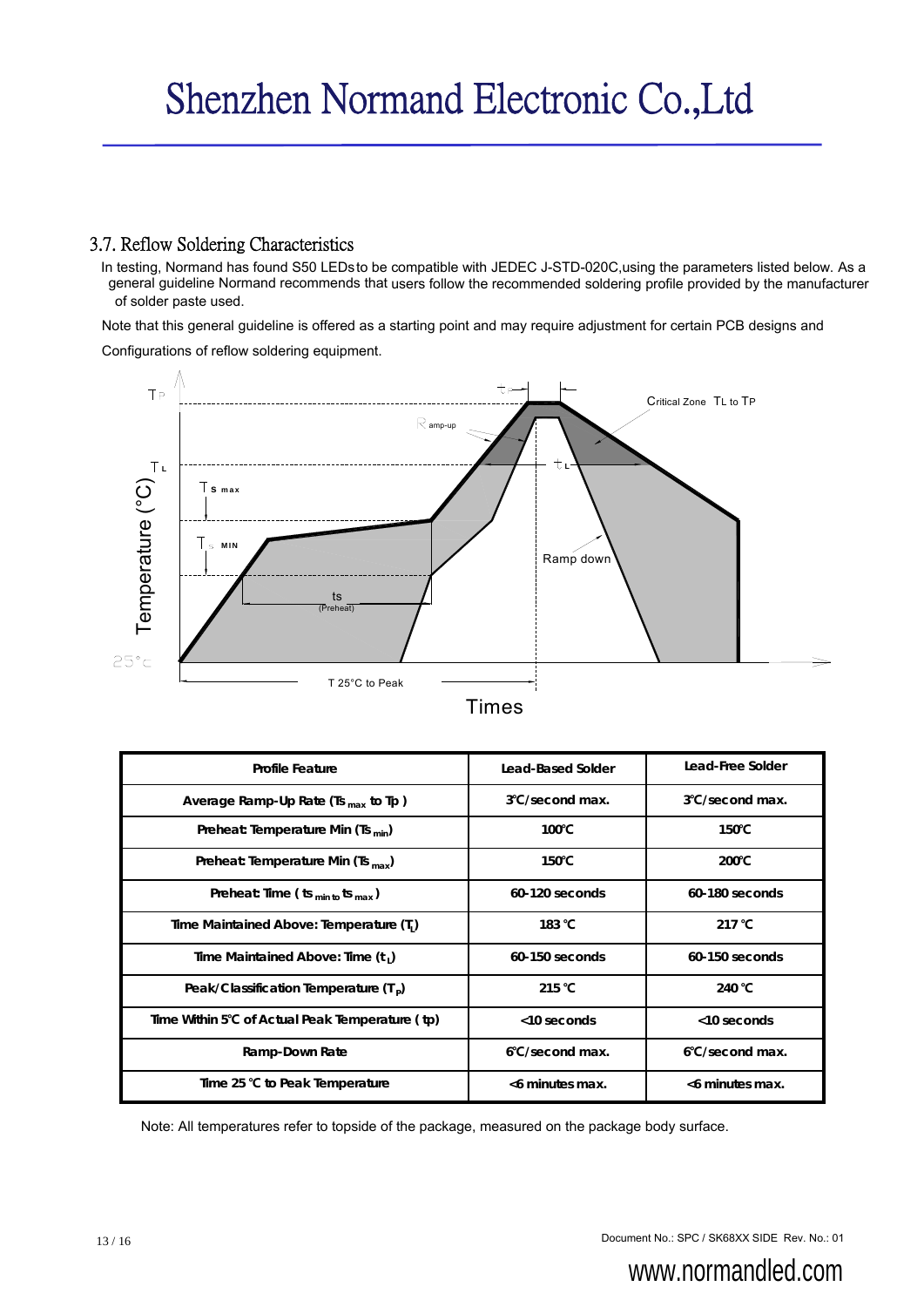### 3.8 General design requirements :

. SMT nozzle requirements: (red circle refers to the nozzle diameter)



**OK (nozzle diameter is greater than the light bulb area**



**NG (nozzle diameter is less than the light beads light area)**

. Material to take way: with tweezers folder material, can not press the colloid or sharp objects to touch the colloid, the material can not be stacked;

a.Correct handling

b. Wrong handling and wrong display after assembling





. Products in the PCB layout design, for the soft sheet, and 0.5T below the plate, the pad direction should be perpendicular to the direction of PCB extension to reduce the PCB board bending stress generated in the LED pin, resulting in LED products Due to stress acting tensile failure;

### 3.9 Heat Generation:

**Thermal design of the end product is of paramount importance. Please consider the heat generation of the LED when making the system design. The coefficient of temperature increase per input electric power is affected by the thermal resistance of the circuit board and density of LED placement on the board, as well as components. It is necessary to avoid in tense heat generation and operate within the maximum rating given in this specification. The operating current should be decided after considering the ambient maximum temperature of LEDs** 

**The maximum working humidity of the product is not easy to exceed 40** ° **C ( ≤ 40** ° **C, refers to the product pin at the operating temperature)** 

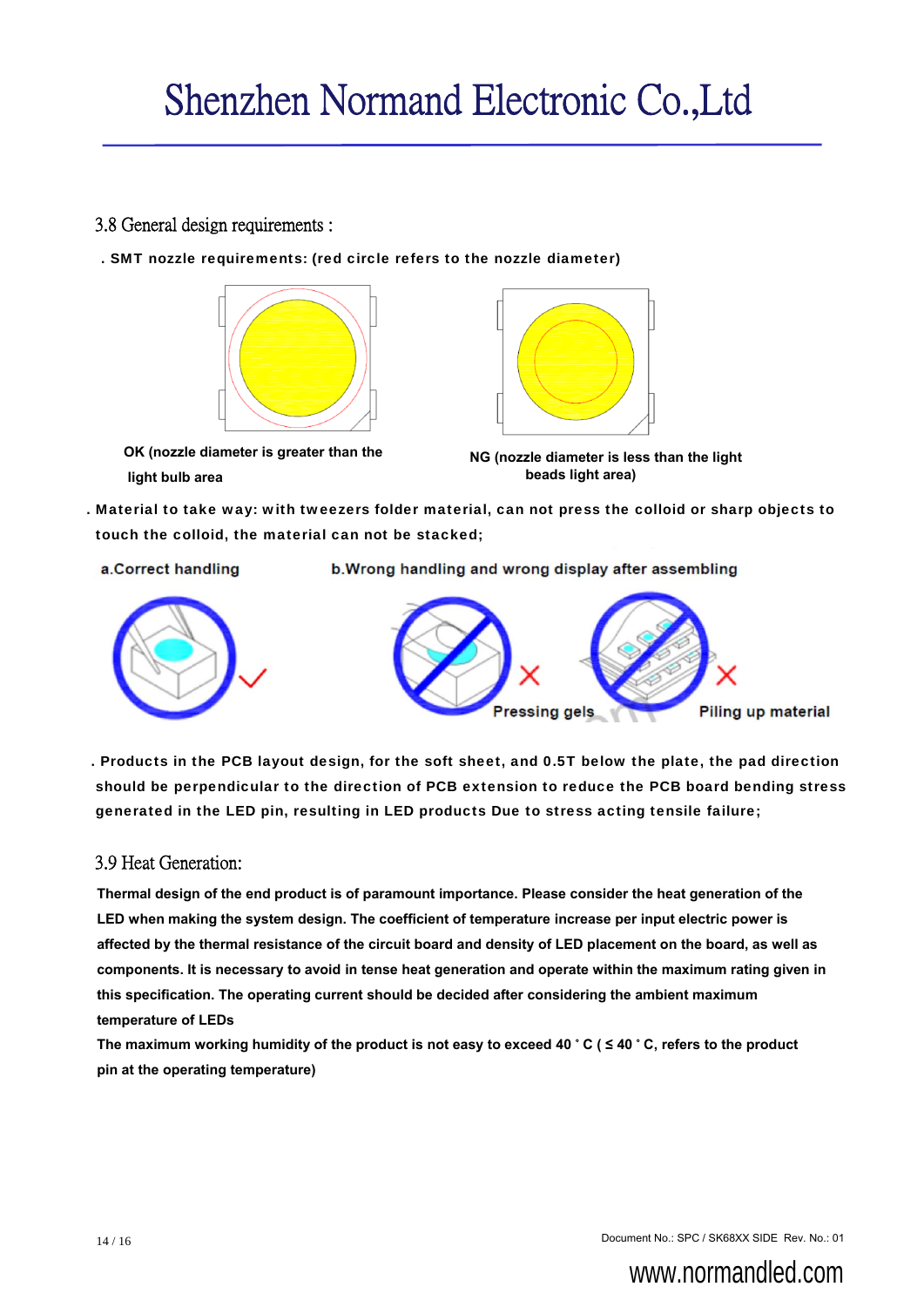### 4.0 Electrostatic Discharge & Surge Current :

**Electrostatic discharge (ESD) or surge current (EOS) may damage LED.**

**Precautions such as ESD wrist strap, ESD shoe strap or antistatic gloves must be worn whenever handling of LED.**

**IC device signal input and output ports must be connected in series protection resistor to prevent surge or static shock port caused by product failure;** 

**All devices, equipment and machinery must be properly grounded.**

**It is recommended to perform electrical test to screen out ESD failures at final inspection.**

**It is important to eliminate the possibility of surge current during circuitry design.**

### 4.1 Moisture Proof Package

**Cannot take any responsibility for any trouble that are caused by using the LEDs at conditions exceeding our specifications.** 

**The LED light output is strong enough to injure human eyes. Precautions must be taken to prevent looking directly at the LEDs with unaided eyes for more than a few seconds.**

**The formal specification must be exchanged and signed by both parties before large volume purchase begins. The appearance and specifications of the product may be modified for improvement without notice.** 

Document No.: SPC / SK68XX SIDE Rev. No.: 01 15 / 16